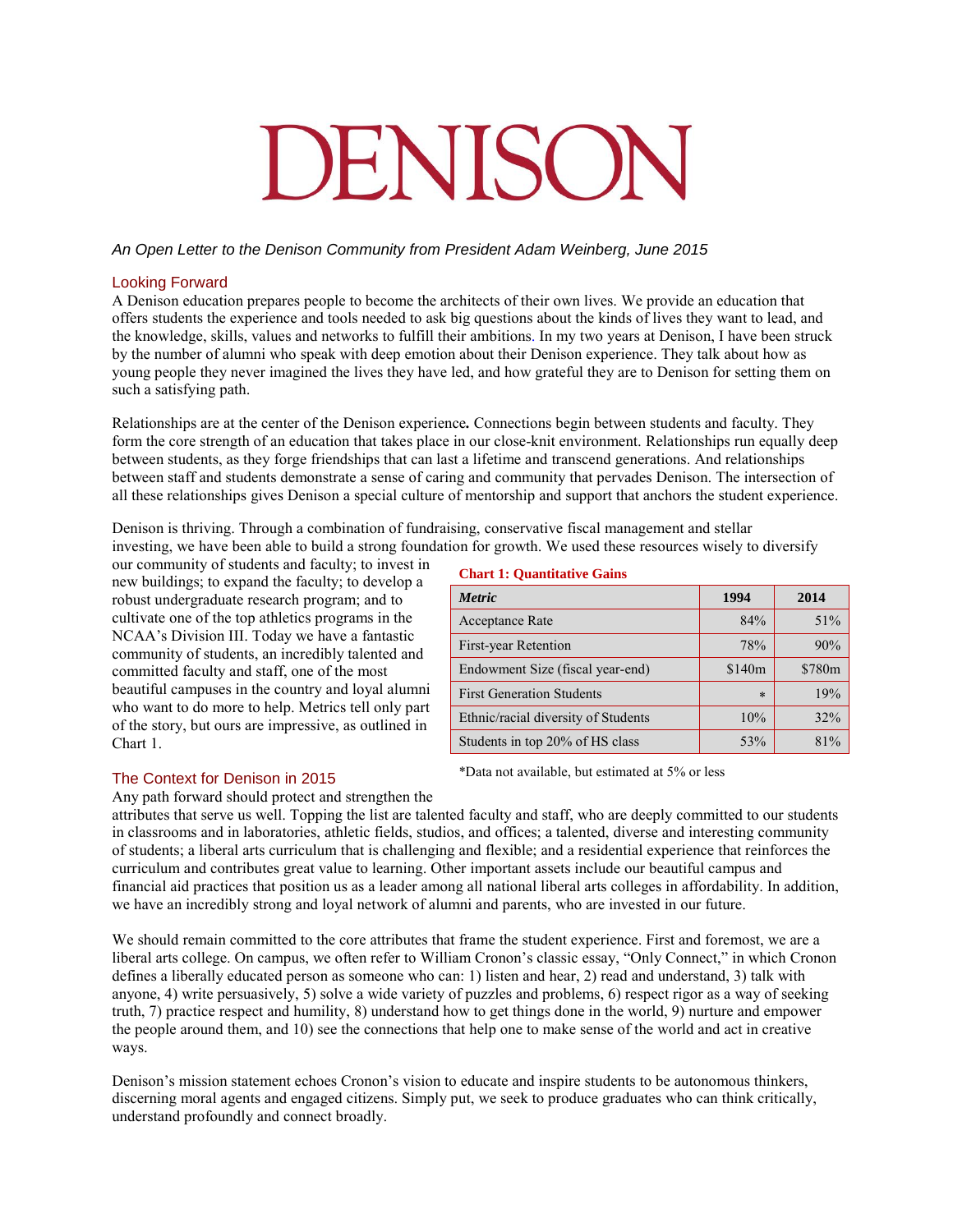This experience starts in the classroom and then branches across campus. Generations of alumni speak with pride about finding their intellectual voice in the classroom while also developing leadership skills and personal attributes

by participating on athletic teams, running organizations, grappling with campus issues, managing residential units and creating or performing in the arts. By the time they graduate, 75 percent of Denison students have held a leadership position. As a senior put it last year, "Our education happened in those sometimes unexpected places, where, perhaps, we didn't even notice."

*Simply put, we seek to produce graduates who can think critically, understand profoundly and connect broadly.*

Another core attribute is a commitment to performance or excellence. Students are expected to step up and participate. Denison is a place for active, not passive, learning. In the classroom, everyone is expected to participate in the conversation. In every facet of their Denison experience, students are pushed and prodded toward selfawareness and self-discovery. Denison is for doers and builders—a place where people receive the mentorship and opportunities to develop skills, values and habits of the liberal arts.

At the same time, we have challenges to confront. Parents are asking about price and return on investment; students are worried about loan debt; and alumni are asking how we are adapting to a changing world. In essence, education is bifurcating, with some colleges focused on using technology to offer high access at a cheaper price, while colleges like Denison seek to offer a world-class education that launches students into successful lives. To do this effectively, we need to focus on three areas.

*First, we need to continually strive to provide a high-touch, high-quality experience*. The Gallup Organization has done extensive research on student learning, concluding that students get the most from college when they experience a combination of six factors: a professor who made them excited about learning; professors who cared about them as a person; a mentor who encouraged them to pursue their goals and dreams; experience working on a long-term project; a job or internship where they applied what they were learning; and a high level of involvement in extra-curricular activities.

To the extent Gallup is correct, Denison is a benchmark campus, but we need to adapt as our students and the world change. The changes are complex, but they include helping students prepare for a global world in which change will be constant, team work the norm, creativity and entrepreneurship expected, and where habits of wellness will be crucial to their long-term health.

One of Denison's major strengths is our increasingly diverse student population. Over the last decade we have become diverse by almost every conceivable factor, from race and ethnicity to political and religious views, geographic origin and sexual identity. A more diverse student community makes Denison stronger, relevant and intellectually rich. And a more diverse student population requires that we make sure that all students feel welcomed, respected and supported. It also requires us to work hard to ensure that students are learning to engage the differences that exist within our community.

Central to this process is mentorship. In a recent book, *How College Works,* Dan Chambliss and Christopher Tackacs use empirical data to document the centrality of relationships. In essence, they document that students gain more from college when relationships form quickly, deeply, and endure.

*People, far more than programs, majors or classes, are decisive in students' experience of college. Without the motivating presence of friends, teachers, and mentors even the best-designed, potentially most valuable academic programs will fail. So students who want to both enjoy college and get the most from it in the long run must find at least a few good friends, and a couple of great teachers. A great mentor—a trusted adult advisor, if one can be found, adds a tremendous advantage. (163)* 

*Second, we need to ensure that our students succeed as they transition from the liberal arts into graduate programs and the professions*. We need to help students determine their professional aspirations and acquire the knowledge, skills and experiences to find the "on ramps" and get started. Our students will graduate into a competitive global economy. We want them to succeed.

Currently, our recent graduates are doing fine, with 90 percent engaged in work, education or service within six months of graduation. But a more nuanced examination points to places we can improve. In conversations with long-standing employers and leaders of graduate programs, it is clear that, for college graduates, the environment is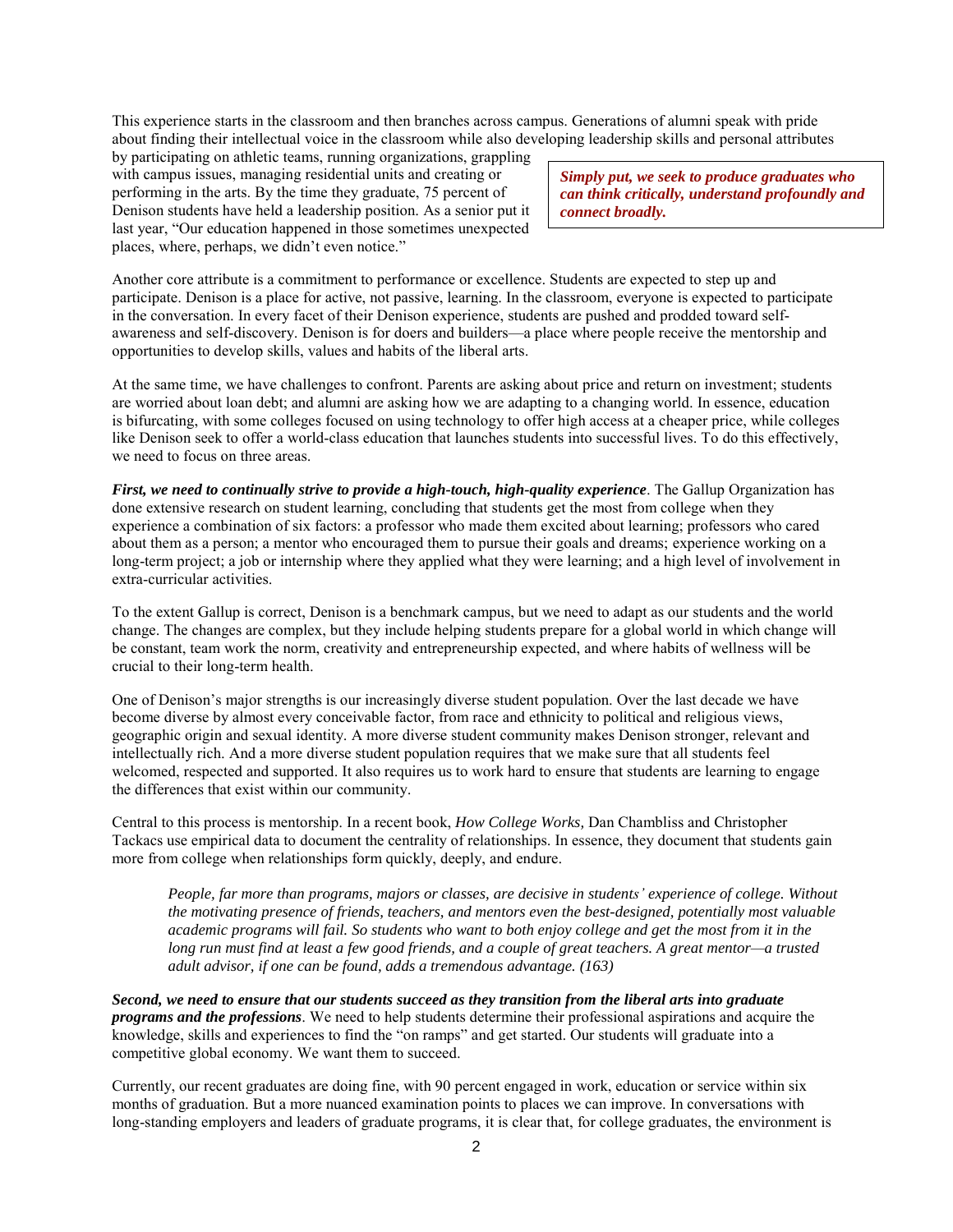getting more competitive. This problem manifests itself in two related ways. First, there are small but significant gaps between what students receive through the curriculum and what they need to compete successfully for certain entry-level positions or training programs. For example, a group of alumni in New York City who work in the financial sector wrote to me recently, "Employers are increasingly demanding that entry-level hires have skills immediately applicable to their position. Employers still recognize the long-term potential of liberal arts graduates; however, in a demanding world with cost cutting, outsourcing and increasing turnover, there is more pressure to ensure that direct-from-college hires have the ability to make an impact from day one." The second problem is lack of confidence among some of our students. Realizing that they lack experience and have gaps in knowledge, some students believe they cannot compete for the top entry-level positions, training programs, and graduate programs and hence do not apply.

The old model of "career services" cannot meet the needs or expectations of this generation of students. We need a new model that builds from within the liberal arts, giving students opportunities to explore different paths and to graduate prepared to succeed with profession specific aptitudes.

### *Third, we need to pay attention to a rapidly changing landscape for student recruitment and retention*. Our student enrollment statistics place us among the lucky few. In 2015, we had record number of applications. But we

also need to be aware of a shifting landscape. Students and families are more price conscious and are searching for colleges that meet specific needs. Likewise, students are less committed to any one institution, with a third attending more than one college before earning a degree.

For national liberal arts colleges, student enrollment is defined by five metrics: acceptance rate (percentage of students who apply that are offered admission), yield rate (percentage of accepted students who select the college), discount rate (percentage of tuition reduction offered to

# **Chart 2: Enrollment Metrics**

|                              |                |             | U.S.                     |
|------------------------------|----------------|-------------|--------------------------|
| <b>Metric</b>                | <b>Denison</b> | <b>GLCA</b> | <b>News</b><br>$20 - 40$ |
| <b>Acceptance Rate</b>       | 51%            | 59%         | 34%                      |
| <b>Yield Rate</b>            | 26%            | 23%         | 33%                      |
| <b>Tuition Discount Rate</b> | 60%            | 55%         | 41%                      |
| <b>First Year Retention</b>  | 90%            | 88%         | 93%                      |
| Six-Year Graduation<br>Rate  | 81%            | 77%         | 86%                      |

average student), retention rate (percentage of first-year students who return for the sophomore year), graduation rate (percentage of students who graduate within six years).

As chart 2 makes clear, our metrics are stronger than other Midwestern liberal arts colleges that make up the Great Lakes College Association, but we lag behind other national liberal arts colleges. The challenge is a bifurcating market. Colleges at the top are thriving while many others struggle. To be firmly in the top category, we need to get our metrics closer to our peers, defined as colleges ranked 20-40 by U.S. News. We should seek to do this with a slightly higher discount rate (55-60 percent), positioning Denison as one of the most affordable of the national liberal arts colleges.

We compete for students against four different kinds of colleges: (1) students from the Midwest who are deciding between Denison and public and/or private Midwestern colleges, (2) students from the east and west coasts who are looking at a range of national liberal arts colleges, (3) students who are looking at a broad spectrum of colleges based on where they can pursue a particular athletic or artistic passion, and (4) students who are increasingly considering location and often are looking at southern colleges.

We tend to yield students because of our reputation, high-touch education, interest in a marquee activity, and financial aid packages. Probably the phrase we most hear is, "I walked onto campus and knew this is where I wanted to be." We tend to lose students to other colleges for a few specific reasons. Clearly, location is a challenge. According to the research conducted for us by the higher education market research firm Stamats, only 29 percent of students are interested in a rural location, only 23 percent are interested in a small college, and only 20 percent are interested in a Midwestern college. Having said that, Columbus is becoming a great city for our target population. Recent research by OnlineColleges.com ranked Columbus the 7<sup>th</sup> best city for college-educated Millennials. The new highway places us 25 minutes from the city and clearly part of the metropolitan region. There are a plethora of ways we can now use Columbus to enhance student learning and the overall experience. Location is quickly moving from a challenge to an asset. Price is another determining factor. We need to continually examine how we can be most effective with our pricing structure. Among the factors we control, the curriculum is probably the factor that is most desirable and feasible. The other key factor is marquee activities. It is clear these activities drive enrollments at small liberal arts colleges. For example, athletics is a strong admissions driver for most liberal arts colleges. Other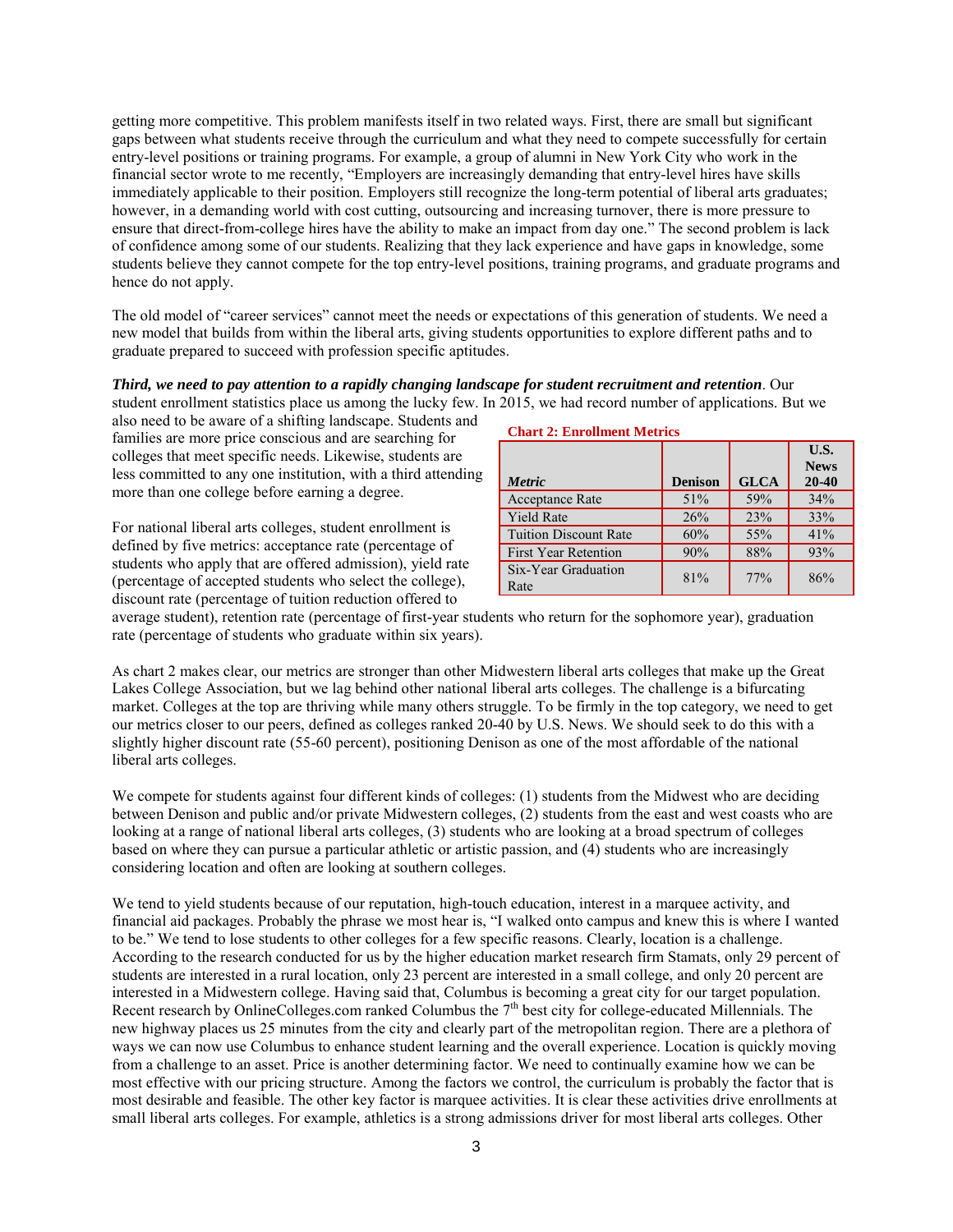marquee activities that drive enrollments are the arts, global programs and, increasingly, opportunities to engage in entrepreneurial activities. Chart 3 outlines these factors.

| <b>Chart 3: Determining Factors for Student Recruitment</b>                                                                                                                                                                                                                                                         |                                                                                                                                                                                                                                                                                                                       |  |  |  |
|---------------------------------------------------------------------------------------------------------------------------------------------------------------------------------------------------------------------------------------------------------------------------------------------------------------------|-----------------------------------------------------------------------------------------------------------------------------------------------------------------------------------------------------------------------------------------------------------------------------------------------------------------------|--|--|--|
| When a student selects Denison<br>the final determining factor is:                                                                                                                                                                                                                                                  | When a student selects another college<br>the final determining factor is:                                                                                                                                                                                                                                            |  |  |  |
| Small classes and faculty mentorship<br>Offered more financial aid<br>Interest in a marquee activity (e.g. athletics, arts)<br>3.<br>Sense of community<br>4.<br>"I walked onto campus and knew this is where I<br>5.<br>wanted to be"<br><b>Strong Reputation</b><br>$\mathbf{6}$<br>Legacy<br>8.<br>Close to home | Another college offered more financial aid<br>Denison does not have desired academic program or<br>2.<br>major<br>Negative perceptions about the Midwest<br>3.<br>Another college is perceived as more prestigious<br>4.<br>5.<br>Size of the college<br>Marquee activity at that college perceived as stronger<br>6. |  |  |  |

The other side of the equation is retention. Again, Denison is in a good place with strong metrics that could place us in the very top category. We lose very few students because they are displeased with Denison. Most of our retention is driven by academic difficulty and health issues. Given our strength around faculty and staff mentorship, we should be able to meet the top targets.

# Core Strategies

Our goal is to focus on a few strategies that will deepen the student experience in ways that strengthen student enrollment, while also preparing our students to succeed across the professions.

Our strategies are driven by values and principles that define us as a college. First, there are historic values that run deep in our DNA, including: a belief in the liberal arts; embracing a deeply relational culture of friendship and mentorship; expecting a performance-based culture in which everyone is stepping up and in; and taking a fiscally conservative approach to managing expenses and balancing budgets. Over the last decade, other values that have become central to who we are include: recruiting and supporting a diverse student population, and embracing affordability for students of all economic backgrounds. Finally, there are new values we are working to solidify, including valuing the importance of an education that is outwardly focused (both to the local metropolitan region and the world); and being invested in the professional success of students. Using these principles as a foundation, the strategic plan focuses on five strategies:



# *Strategy #1: Expand the curriculum*

We will start by *developing new academic majors*. Curricular offerings anchor the student experience. They are an important factor in final college decisions for 80 percent of our prospective students. Currently, we lose students to Midwestern and Southern colleges because we do not offer what they want. Likewise, we can distinguish ourselves from East Coast colleges by offering something they do not. The major opportunities lie in liberal arts approaches to commerce/business, entrepreneurship, engineering, health sciences/public health, neurosciences, and education. Over the next 3-5 years we will develop new majors that give our students opportunities to explore some of these topics through the liberal arts. As part of this effort, we also will examine interdisciplinary pathways with new majors and/or ways for students (or groups of students) to design a course of study, weaving together a set of courses and experiential opportunities to explore an intellectual topic of interest as a concentration or academic major.

We also will *invest in the arts*, becoming a liberal arts college of choice for arts-oriented students who do not want a conservatory environment. We have an unusual array of strengths across the arts, including curricular strengths in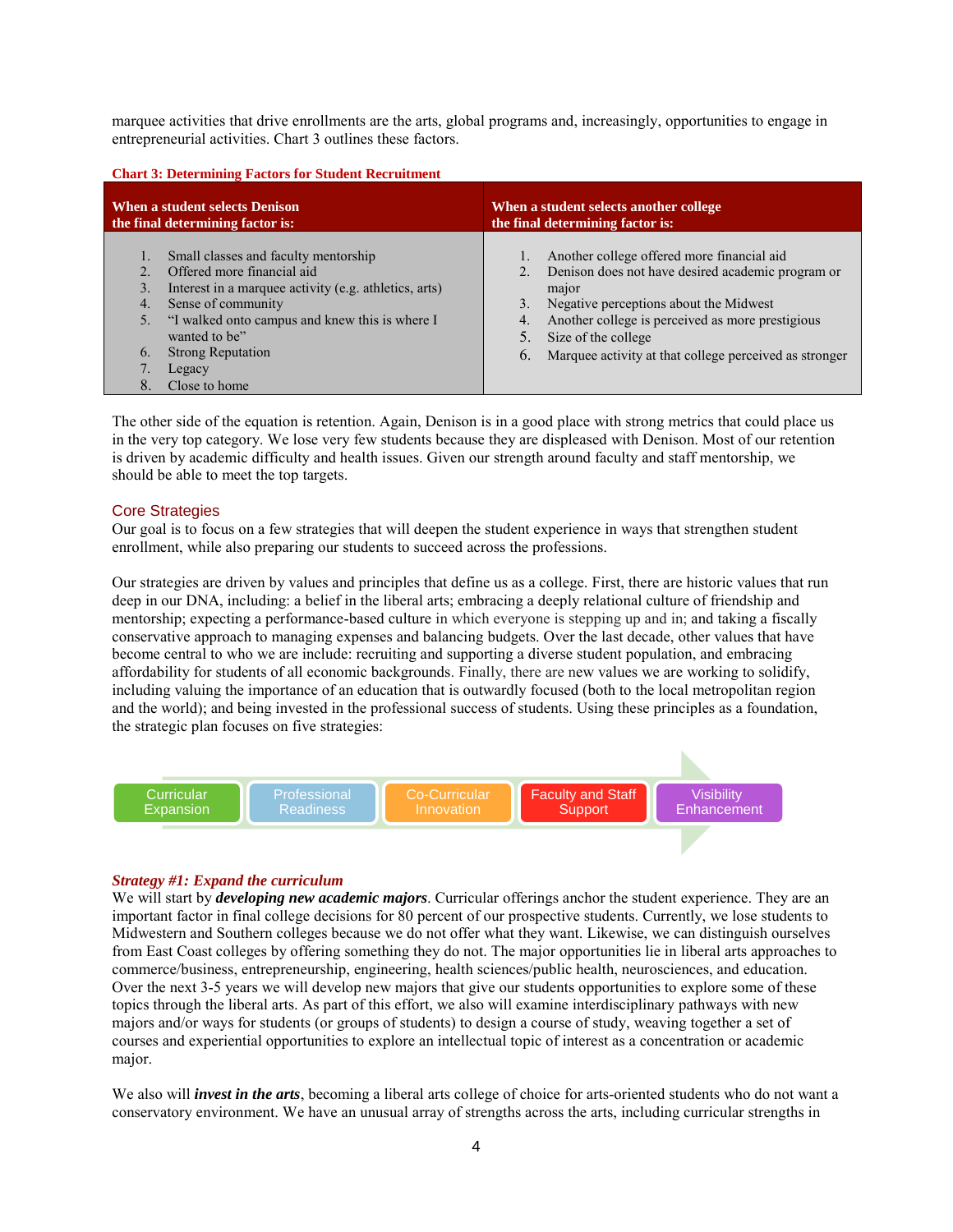music, theater, dance, cinema, art history, studio art, and creative writing. We also have co-curricular strengths driven by strong student organizations. And we have a unique strength with our proximity to Columbus. Our vision is to give students opportunities to explore the arts in different ways. Some students will want to go deep in a chosen artistic passion while others will want a major outside the arts while still pursuing an artistic interest. And other students will want to work across the college in ways that create robust interdisciplinary programs and pathways.

An investment in the arts will enhance the student experience for all students, as the Arts Quad becomes even more central to campus life. It also will enhance admissions. Students often select a residential liberal arts college to pursue a passion. For example, about 35 percent of our students select Denison partially because they are recruited by an athletics coach. Undergraduate research is another such activity. The arts is an activity where we have huge opportunities to meet the needs of prospective students. In one piece of research, 43 percent of our applicants listed the arts as crucial to their college choice. We will provide more support to our faculty to work across their professional networks to identify and recruit to Denison high school students who are interested in the arts but do not want a conservatory environment.

To do this work, we need to support faculty to create new pathways that connect our academic programs with one another, while also formalizing relationships with arts organizations in the Columbus Metropolitan Region. Our proximity to a growing arts community in the local region is a unique asset that can open up exciting opportunities for our students and faculty. We also need a performing arts facility that has a larger stage and allows us to co-locate our music, theatre and dance faculty. We envision this building as a centerpiece of campus life.

*Third, we will take advantage of our new network of global sister colleges to support our faculty in adding global experiences to the student experience.* The recent formation of the Global Liberal Arts Alliance [\(http://www.liberalartsalliance.org\)](http://www.liberalartsalliance.org/) gives us sister colleges in 14 countries and a network of 5,000 faculty and 50,000 students. This network allows us to reimagine "the global" at Denison. Ideas might include linking courses, teaching courses across campuses, bringing international faculty to campus for short- and long-term residencies, taking Denison courses to a sister college over a semester break, doing joint research and/or hosting conferences on global issues. Simply put, the GLAA will give our faculty support and opportunities to enhance the global component of a Denison experience.

And fourth**, Advising Circles** will be expanded as a signature program to make mentorship a unique aspect of the first-year Denison experience. We have been piloting these over the last few years. Each Circle places first-year students in groups of 10 to 15 with a faculty member. Advising Circles meet weekly during the first term and may meet monthly during the second semester. Advising Circles will help students transition into Denison, providing another touch point for students with mentors and peers.

#### *Strategy #2: Develop Denison's career initiatives as the gold standard in professional readiness.*

Career preparation is of growing importance to prospective students (71 percent), with internships being the most desired program for prospective students (95 percent). Our work is being driven by some simple observations. First, Denison is fortunate to have loyal and successful alumni across the professions. We need to connect them to our students as career coaches and referral sources. Second, we need to use the 40 percent of the year that falls outside of the two semesters to focus students on careers and professions. And third, we need to help students to articulate how through the liberal arts they have prepared themselves for particular jobs and graduate programs.

Our work moving forward will include an emphasis on a new **team-based** approach to career exploration. The traditional model always has been "one student and one opportunity at a time." This model has many limitations, including students who for multiple reasons are reluctant to use their career center. We are developing a new approach that builds on our successes with cohort-based programs to create teams of first-year students and sophomores who work collaboratively to focus on exploring different career paths.

We also will work to create a strong culture of **mentorship and advising** from faculty, staff, and alumni. We need a whole-of-community approach to career advising. Faculty and staff mentorship is crucial to help students to ask big questions about themselves and the lives they want to lead. And alumni and parents play a crucial role as career coaches who can help students explore particular sectors and developing strategies on how to prepare themselves.

Core to our work will be establishing best-in-class **summer opportunities** with more funded summer opportunities. Starting summer 2016, we will have roughly 200 funded summer opportunities. This includes 125 students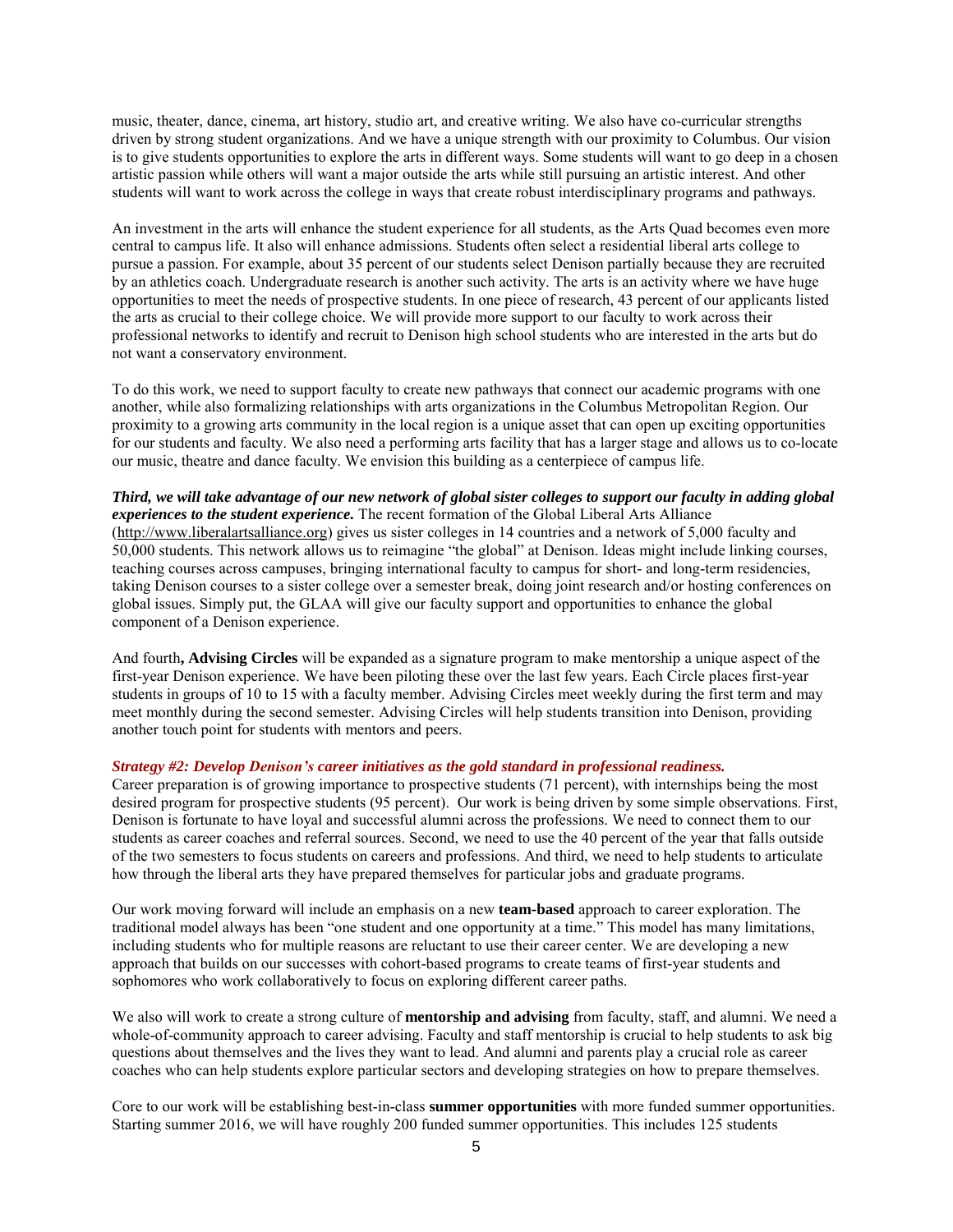conducting research with faculty and close to 100 opportunities for domestic and international internships across the professions. We plan to make this a priority and raise funds to support between 300 and 400, making us a leader in this area.

Another central feature will be to recapture January and May by running **professional skills seminars***.* We know that students who seek certain fields have gaps in the vocabulary and specific skills of the field. We will start to offer programs in January and May that target specific skills and professions with the expressed goal of filling in these gaps.

Once we develop this model, we will make these new forms of support available to students **post-graduation,**  particularly during the initial five years as they transition.

#### *Strategy #3: Focus co-curricular efforts on innovation, diversity and wellness.*

A residential campus is a place for students to acquire and practice liberal arts skills and attributes. This always has been a hallmark of a Denison education. We will focus on three areas to enhance this aspect:

First, we will establish an **innovation lab** that brings together students, faculty and staff to design and execute projects that create social value. Innovation labs are a relatively new concept that sits at the intersection of entrepreneurship, civic engagement, leadership and design thinking. (For a good overview see: [http://www.evertrue.com/blog/2015/03/24/higher-ed-innovation-labs.](http://www.evertrue.com/blog/2015/03/24/higher-ed-innovation-labs)) Our lab will draw on our award-winning leadership programs and current strengths in community service and entrepreneurship. The lab will draw people together across differences to understand problems, map assets, develop effective solutions, work to create things of lasting value, and help students connect this learning and experience to their personal, professional and civic aspirations. The lab will offer workshops and training on skills related to social innovation, entrepreneurship, design thinking and leadership. It also will house student efforts to work on issues and create new products and projects both on and off campus.

Second, we will weave together a number of existing efforts to create a **wellness approach to residential living.**  Research on student success shows that mental and physical health or illness impacts academic progress in ways that are more salient than ever. While Denison is unusual in providing 24/7 health care and outstanding support to students with health care needs, Whisler's physical facilities lag behind the rest of the campus. An integrated wellness program will increase our emphasis on the important contributors to student success.

Third, we will more fully **embrace the diversity of our student population** to create a campus environment that helps students learn to thrive in environments where they have to live and work with people who are different from themselves. This means better supporting all students while also embedding difference as a core value of the college. This is a struggle for many students who arrive at Denison with very little experience living and/or working in diverse environments. But it is also a huge opportunity as more and more students are coming to Denison because we are diverse. They want to learn to live with and experience differences of all kinds as part of their everyday lives.

### *Strategy #4: Support faculty and staff as teachers, scholars and mentors*

Crucial to all of this is investing in our faculty and staff. Denison has a world-class faculty who form the core of the student experience. We also have talented staff. We have an opportunity to own mentorship as a college. Mentorship is a determining factor in college selection (66 percent of prospective students list it as an important consideration when selecting a college) and for student success. We will do this through increased support for two existing centers.

We will institutionalize **The Center for Learning and Teaching (CLT)** to focus on faculty and staff development as it relates to teaching, advising and mentoring. CLT will be housed in the library and will: facilitate teaching and learning seminars for new and early-career faculty; develop programs that address specific teaching approaches, including digital technology; conduct one-on-one consultations and classroom teaching observations; support a structured program for funding significant and innovative pedagogical projects; and construct an online database of resources and scholarship on teaching.

We also will reinvigorate the **Gilpatrick Center** as a hub for intellectual and scholarly life at Denison. A team of faculty have been working on a new mission statement and pilot programs. This work will focus on both supporting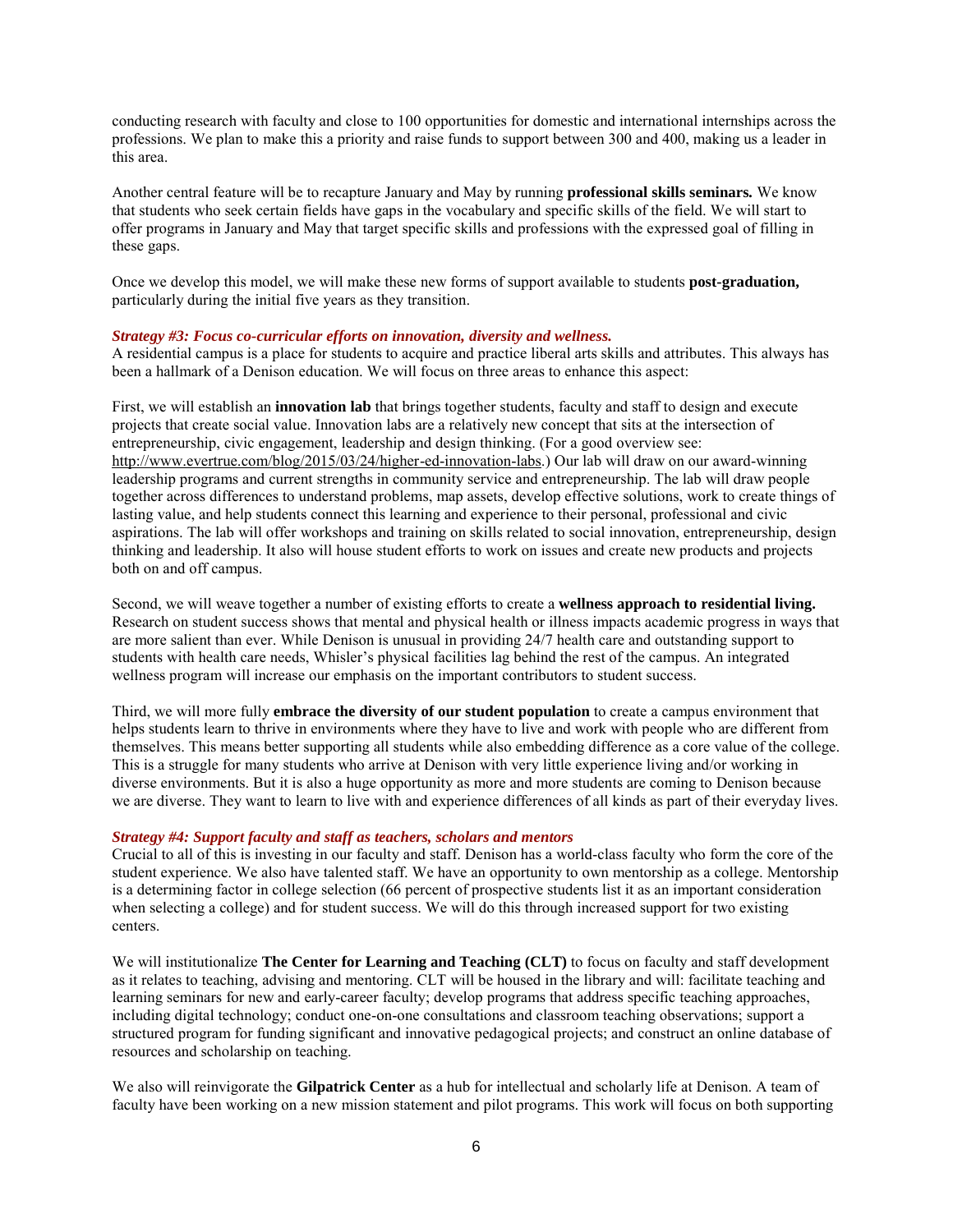faculty and/or students to pursue their own intellectual work, and bringing students, faculty and staff together in different configurations to explore common intellectual interests.

# *Strategy #5: Increase Institutional Visibility*

Our lack of focus on marketing has led to a visibility issue. A Stamats report summarized, "At the present time, too few prospects and too few parents have a clear understanding or awareness of Denison prior to the search**."** We have a strong reputation but too often lack the visibility we deserve, especially in the Mid-Atlantic and East Coast. We will expand our University Communications team to add capacity for marketing. They will be responsible for a more unified and aggressive messaging across all of our communication channels. Our core strategy will be to engage our 40,000 alumni and parents by educating and activating them to raise our visibility, especially in key cities. We need to do more to educate, excite and engage our alumni and parents to talk about the incredible attributes of the college in ways that give us the visibility we deserve.

# Building a Budget to Support the Plan

The biggest challenge for Denison, and all independent liberal arts colleges, is not the quality of the education. It is the affordability of the experience. Denison is emerging as a national leader in working to develop financial models that will keep tuition increases low and the overall price affordable. Our work is focused on containing operating costs with new approaches like joint purchasing with other Ohio liberal arts colleges; carefully examining our expense structure to make sure resources are used effectively and are focused on the education of our students; and raising support from our alumni, parents and friends to continue to make strategic investments in the college. One key component of the model is price, which is a major driver for 70 percent of our prospective students. Denison is well positioned as one of the most affordable national liberal arts colleges. We want to continue to position ourselves as more affordable than other top colleges. The next fundraising campaign will focus heavily on endowing financial aid.

# Measuring Success of this Plan

Chart 4 provides metrics to measure success of this plan. The Admission Ranking refers to the score assigned to a student by the Admissions Office. NSEE Index measures how often students are engaged in pedagogical practices that are most often associated with a high-quality educational experience. With this index, we are measuring ourselves against other highly ranked liberal arts colleges on 65 scores, and the percentage represents how often we score at the mean or higher. Two points about these metrics require some explanation. First, it is the way these metrics fit together that matters most, not one single metric. We want to be a selective college that enrolls the students we believe will most thrive at Denison. Hence we are focused on yield rates. We want to do this while

#### **Chart 4: Institutional Metrics To Measure Plan**

| <b>Metric</b>            | 2004 | 2014 | 2020 |
|--------------------------|------|------|------|
| <b>Acceptance Rate</b>   | 44%  | 51%  | 38%  |
| Yield                    | 30%  | 26%  | 32%  |
| <b>Admission Ranking</b> | 4.8  | 5.2  | 5.3  |
| Discount Rate            | 51%  | 60%  | 56%  |
| First-year Retention     | 89%  | 90%  | 92%  |
| <b>Graduation Rate</b>   | 73%  | 81%  | 85%  |
| <b>NSEE</b> Index        | n/a  | 82%  | 85%  |
| Career (6 months)        | n/a  | 87%  | 95%  |
| Career (5 year)          | n/a  | n/a  | 100% |

remaining one of the most affordable of the national liberal arts colleges. Thus we are comfortable with a discount rate around 55 percent. Once they arrive we want students to be highly engaged, and we want to retain them. And then we want them to succeed as they graduate. Second, these are not metrics to measure the strength of Denison, but rather the success of this plan in moving some specific needles. As part of this plan, we will find better ways to capture additional metrics and report out to faculty and staff on a regular basis.

# A Vision for Denison

Prestigious liberal arts colleges are marked by world-class faculty, academically gifted students who bring an array of attributes to the table, stunning campuses, excellent curricular and co-curricular programs, large endowments and a strong brand. This plan seeks to firmly place Denison among the top national liberal arts colleges by positioning us as a college that is known for attracting talented and diverse students who thrive in an environment marked by strong mentorship, a performance-based culture, and success at launching students into the professions. We also will differentiate ourselves as a suburban college whose proximity to a thriving metropolitan region makes us more interesting, relevant and vibrant when compared to other liberal arts colleges. And we will support this program with a large endowment that is prudently managed, allowing Denison to be more affordable than other highly ranked liberal arts colleges.